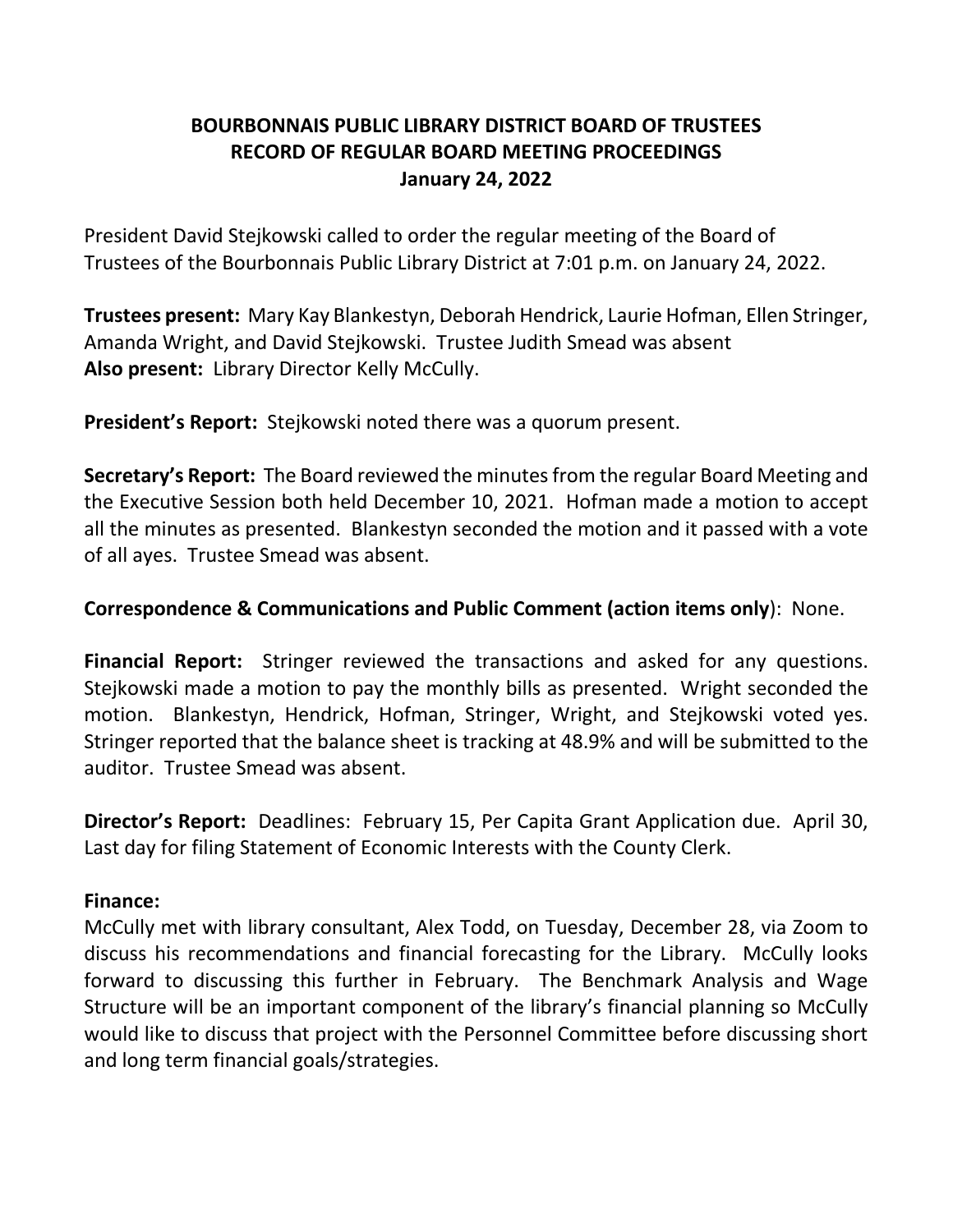### **Personnel:**

All job descriptions will be submitted to the Personnel Committee for final review in February.

Kathryn O'Connor, Director of Compensation Services, at HR Source and McCully have concluded the 2022 Benchmark Analysis project. This project will help the Library to establish an up to date pay grade system and competitive wage structure that takes into account the new budgeting category for BPL of \$1M+. The analysis will factor in increasing minimum wage rates and cost of living. The goal of the project is to determine a wage structure that is competitive geographically and within the library marketplace. McCully looks forward to discussing this project with the Personnel Committee in February.

McCully shared that she celebrated her 15 year anniversary with the Library on January 23. During her time at the Library, she has worked as a Reference Assistant, Teen Services Coordinator, Adult Services Supervisor, Associate Director, and now as the Library Director.

Briana Schott will celebrate her fifth anniversary with the Library on January 24. She has worked as a Reference Assistant, Marketing Assistant, and now as the Adult Services Program Assistant during her time at the Library. Briana excels at creating and maintaining positive relationships with everyone she comes across at the Library. She regularly collaborates with all library departments and has provided invaluable assistance with the Adult Services Department during a time of transition.

McCully reported that she is thrilled to announce a candidate for the Adult Services Supervisor position has been hired. Rebecca (Becca) Maree received her BA from Illinois State University and her MLS from the University of Illinois. She is currently working as a Program Coordinator at the Mahomet Public Library. Becca has a background in academic, public, zine, and jail librarianship. The BPL hiring committee unanimously agreed that she will be an excellent fit for our leadership team and library community. Everyone is looking forward to welcoming Becca on February 14!

### **Policy***:*

Review is needed for *Serving Our Public 03-15-Circulation*- Add lending policies for the new video game collection and update loan period for DVD series check outs. Consider adding the option for non-resident library card purchasing for residents in new, unserved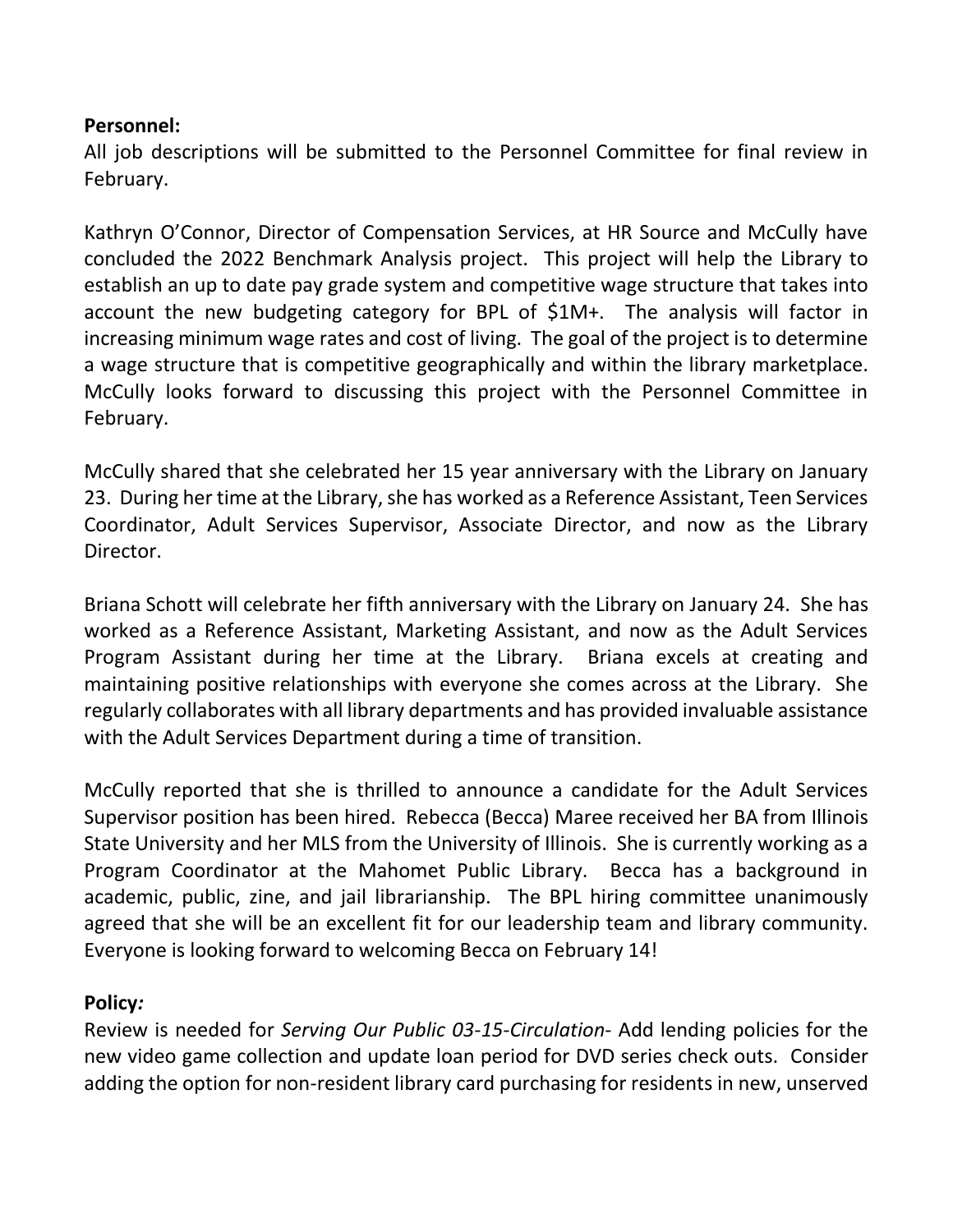areas with Bourbonnais addresses. Also, review is needed for *Trustees & Legal Requirements 01-09-Organizational Chart*- Update title for Custodian to Facilities Coordinator.

### **Continuing Education:**

There is an upcoming three-part training with readers' advisory and collection development experts, Becky Spratford and Robin Bradford. This training will help teach tangible skills to help build enthusiasm for diverse books and collections, deepen advisory service while incorporating equity, diversity, and inclusion principals, and encourage steps to become stewards of an anti-racist mindset at BPL. This training will include two prerecorded presentations, one from each presenter, and a live question and answer session via Zoom for staff members on February 25, 2022, and for board members on February 28, 2022. McCully will send the prerecorded sessions to trustees soon. McCully requests the board watch both sessions and submit any questions for Becky by February 17, 2022. A google form where questions can be asked anonymously will be included with the session links.

### **Building and Grounds:**

Twelve new, nesting conference room tables were added to the White Oak Room and sixteen new, wheeled chairs were added to the Adult Computer Area. The new furniture is more mobile and efficient to clean. McCully plans on getting an estimate to add similar tables to the Cardinal Room next fiscal year.

Precision Piping replaced the toilet in the men's patron restroom due to reoccurring issues with clogging and malfunctioning.

### **Technology:**

After working with the new website design team, OC Creative, over the last few months it has been determined that it is necessary to fully rebuild the content management system for the BPL website. This will alleviate most of the ongoing issues with malfunctioning updates and website plug-ins. This work will occur mostly on the backend of the website, meaning that the design and public side of the website should see very little change.

Over the next month, the Library will add a new laser jet patron printer in the Adult Computer Area and three laser jet staff printers. Most of these printers are over five years old and have started to have reoccurring issues due to regular usage.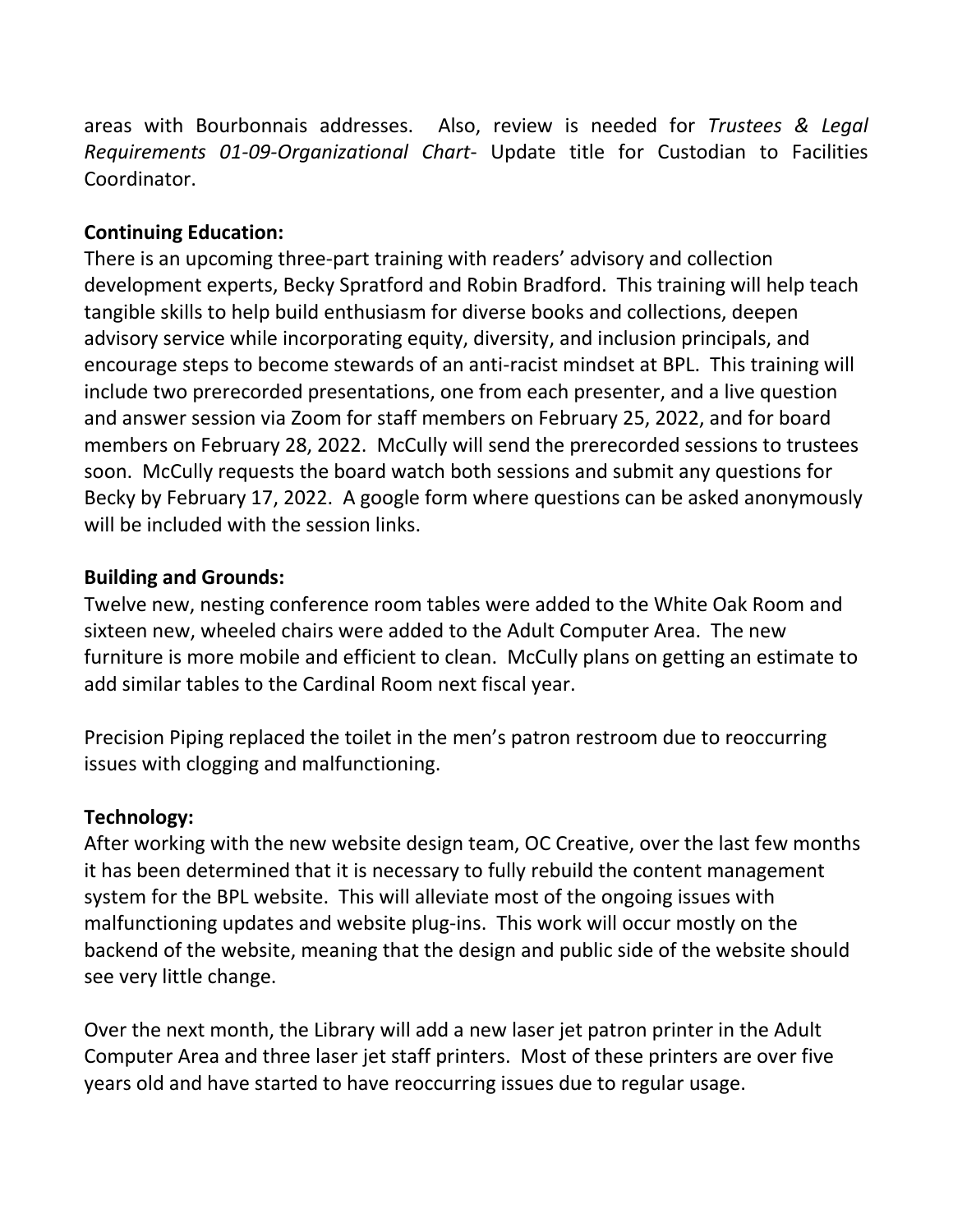### **Programming:**

Upcoming programs include Happy Australia Day at 1:00 p.m. on Wednesday, January 26, An Evening With Silvia Moreno-Garcia at 7:00 p.m. on Wednesday, January 26, Celebrate Korean New Year at 6:00 p.m. on Tuesday, February 1, Sweetheart Tea Party at 2:00 p.m. on Tuesday, February 9, BOOKWORMS at 4:00 p.m. on Monday, February 14 and Monday, February 28, Evening Yoga at 6:00 p.m. Thursday, February 10 and Thursday, February 24, Novels @ Night at 6:00 p.m. on Wednesday, February 16, Salty & Sweet at 11:15 a.m. – 3:00 p.m. on Friday, February 18,

## **Committee Reports:**

**Personnel:** Meeting in February to discuss updated job descriptions, Compensation Analysis, & 2022-23 Wage Scale.

**Finance:** Meeting in February to discuss summary from financial consulting project. **Policy:** None.

**Building and Grounds:** None. **Long Range Planning:** None.

# **Unfinished Business:**

Discuss Library Response to Illinois COVID-19: McCully shared that she was very proud of the library staff. The last few weeks have been difficult and challenging because of staff and staff family members being affected by COVID-19. Employees worked very hard during this time and library services were not suspended. Because of current COVID-19 numbers, Storytimes have been put on pause. Adult and teen activities continue with spacing. Children activities require registration or programs may have a limit to numbers in attendance. Curbside pick-up is still available for patrons, and the Library continues to follow the CDC and IDPH Guidelines. McCully will monitor this ongoing situation.

### **New Business:**

Review, Discuss, & Approve commercial cleaning estimates: McCully reported that Facilities Coordinator, Bill Johnson, has been off work for an extended period. She contacted two commercial cleaning companies, Kleener, LLC and Touch of Glass, requesting bids for cleaning the library facility. Kleener, LLC submitted the needed paperwork on time. Their bid was for three days a week (M, W, F) for a total of twelve times a month for \$1,976 a month or \$23,000 a year. The cost can be paid month to month. Stringer made a motion to authorize McCully to hire Kleener, LLC for an amount not to exceed \$25,000. Hofman seconded the motion, Blankestyn, Hendrick, Hofman, Stringer, Wright, and Stejkowski voted yes. Trustee Smead was absent.